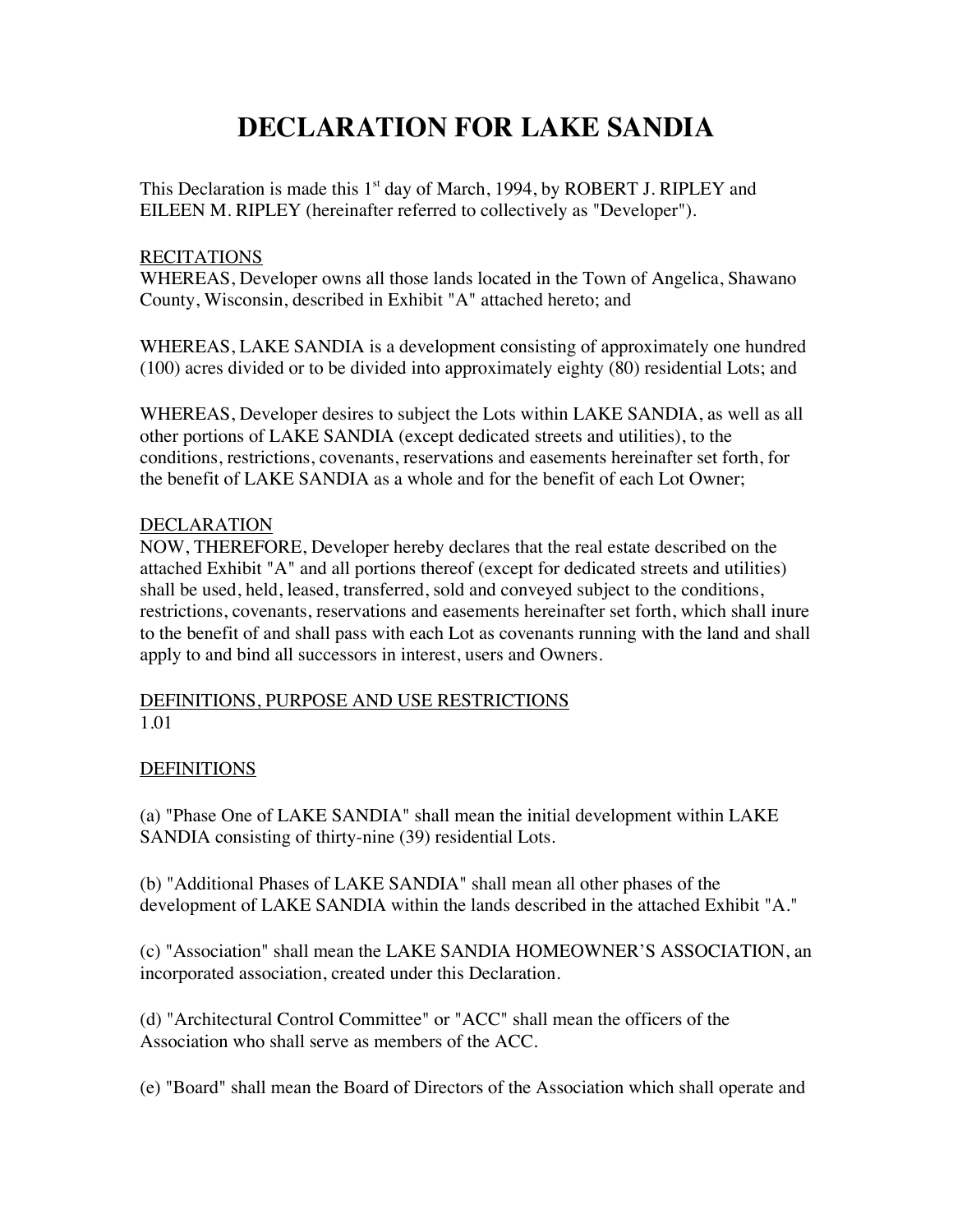manage the Association.

(f) "Common Area" or "Common Areas" shall mean any area within LAKE SANDIA which is not a Lot or a dedicated street or other dedicated area for which the Town has assumed responsibility for maintenance and which is conveyed by Developer to the Association. Common Area includes any facilities located on the Common Areas. Common Areas do not include areas of an Owner's Lot which cannot be built upon because of municipal or state restrictions.

(g) "Town" shall mean the Town of Angelica, a municipality.

(h) "Developer" shall mean ROBERT J. RIPLEY and EILEEN M. RIPLEY or the survivor of them.

(i) "Family" shall mean one or more persons related by blood, marriage or adoption who are living, sleeping, cooking and eating on the Property as a single housekeeping unit and shall exclude any person or groups of persons where three or more are not so related or engaged as household employees.

(j) "Home" shall mean a residential building designed and used as a dwelling for one family (which shall not include any attached garage).

(k) "Lot" shall mean a platted residential lot within LAKE SANDIA identifiable by reference to a name and lot number, regardless of whether such Property is currently platted or platted at some future time. The term "Lot" does not include any Common Area.

(l) "Lot Owner," "Lot Owners" or "Co-Owners" shall mean the holder(s) of a legal or equitable ownership interest in fee simple record title to a Lot, regardless of the type of tenancy or estate, and shall include land contract vendees and vendors, but shall not include the holder of any leasehold interest or any mortgage or consensual lien prior to acquisition of legal or equitable title.

(m) "Lakes and Creeks" shall mean the lakes and creeks located in LAKE SANDIA which are constructed in the Common Area.

(n) "Property" shall include a Lot and all improvements.

(o) "Section" shall mean all those provisions within a numbered heading of this Declaration.

(p) "Structure" and "Improvement" shall be synonymous and shall both mean and include any and all of the following, regardless of whether temporary or permanent in character or intended use: building, outbuilding, shed, booth, garage, carport or above ground storage facility; tent; exterior lighting or electric fixture, antennae, tower or pole; fence,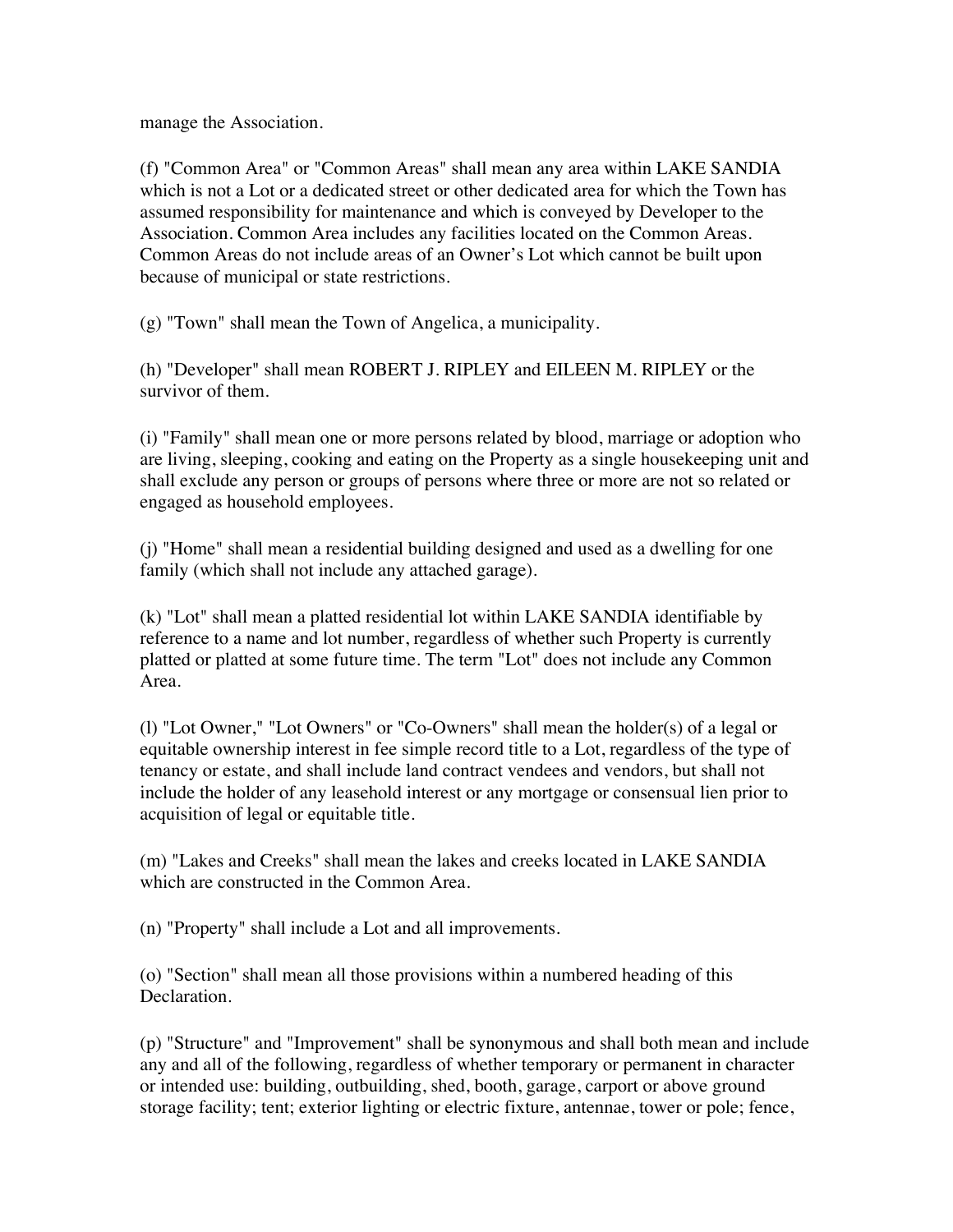retaining or other wall or fountain; driveway, sidewalk or walkway; screened or other type of porch, patio or gazebo; berms and swales; and any other type of equipment or facility for any decorative, recreational or functional purpose of any kind (including, without limitation, additions or alterations to or deletions from any of the foregoing) not located entirely within the exterior perimeter walls of the single family building constructed on the Lot. Use of the phrase "structure or improvement" or any other use of such words shall not imply different meanings for such terms.

(q) "LAKE SANDIA" shall mean the lands described on the attached Exhibit "A," excluding lands now or hereafter dedicated to the Town.

#### 1.02

#### GENERAL PURPOSE

The general purpose of this Declaration is to help assure that LAKE SANDIA will become and remain an attractive residential area and in furtherance of such purpose: to preserve and maintain high aesthetic standards for all improvements, as well as the natural beauty of certain open spaces and Common Areas within LAKE SANDIA; to help assure the best use and most appropriate development and improvement of each Lot; to protect Owners of Lots against use of surrounding Lots which may detract from the residential value or enjoyment of their Property; to ensure a residential development of LAKE SANDIA consistent with high aesthetic standards and the purposes for which each such Lot is platted; to encourage and secure the erection of attractive residential structures with appropriate locations on the Lots; to prevent installation of improvements which may adversely affect the aesthetic appearance of a Lot or surrounding area; to ensure a proper and consistent setback of structures and buildings for aesthetic appearance and to avoid blockage of views for other Properties; and to otherwise secure mutual enjoyment of benefits for Owners and occupants of residential Property within LAKE SANDIA.

#### 1. 03

#### DEVELOPER

All authority to enforce the restrictions contained in this document or to grant approval of any variances from such restrictions shall be in the sole discretion of Developer until eighty percent (80%) of the Lots in Phase One of LAKE SANDIA and in all Additional Phases of LAKE SANDIA have been sold. Once eighty percent (80%) of such Lots are sold, all authority to enforce the restrictions contained in this document shall be in the sole discretion of the Association and all authority to grant approval of any variances from such restrictions shall be in the sole discretion of the ACC. All references to authority of the "Developer or the ACC," "Developer or the Association" or "Developer or the Board" mean that Developer has the sole authority and responsibility until eighty percent (80%) of the Lots in Phase One of LAKE SANDIA and in all Additional Phases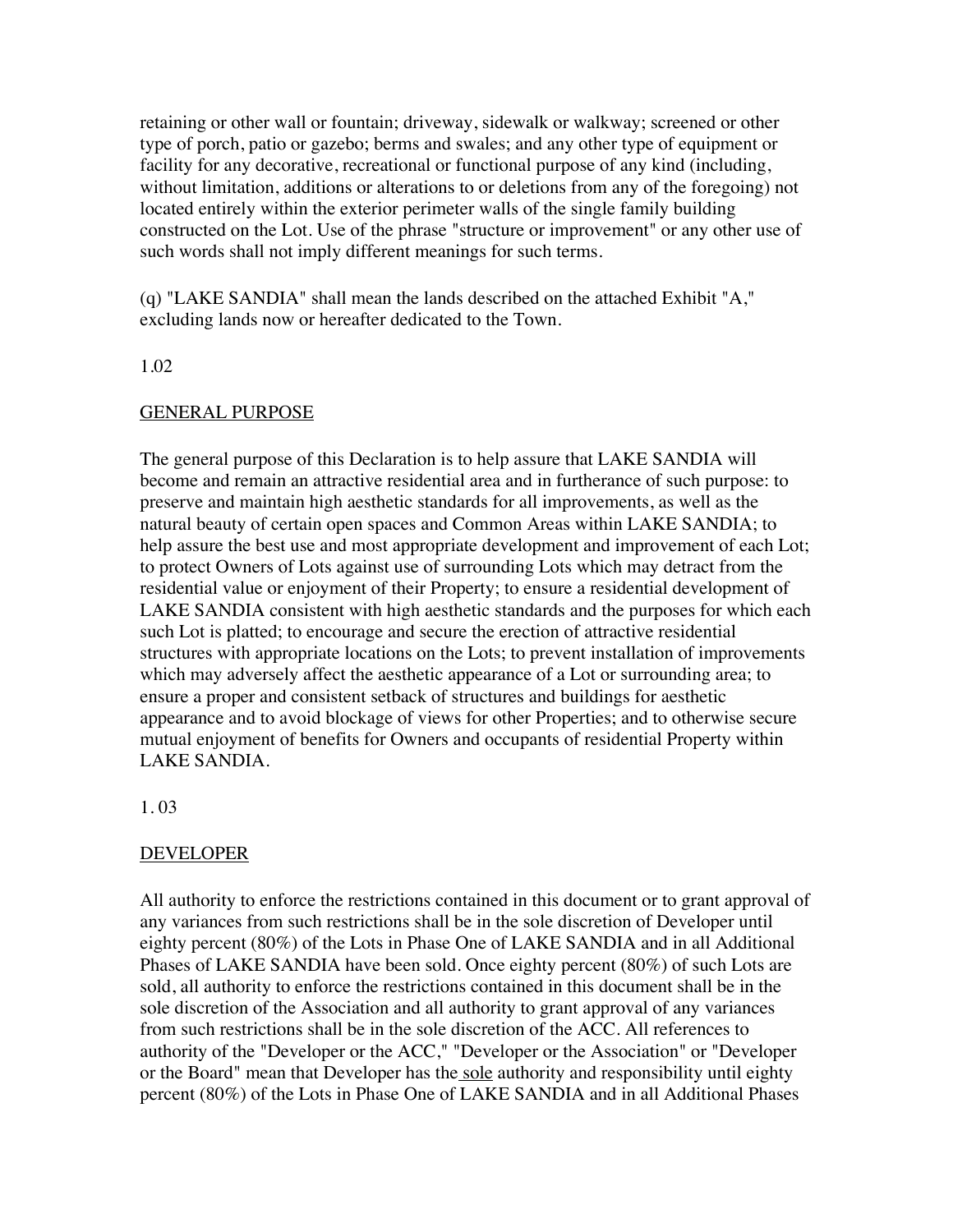of LAKE SANDIA are sold and that the ACC or Association shall assume such authority or responsibility once eighty percent (80%) of the Lots in Phase One of LAKE SANDIA and in all Additional Phases of LAKE SANDIA are sold.

1.04

# SINGLE FAMILY USE; GENERAL RESTRICTIONS

(a) Each Lot shall be used solely for residential purposes by one Family. The term "residential purposes" shall include only those activities necessary for or normally associated with the use and enjoyment of a homesite as a place of residence and limited recreation.

(b) Only one (1) Home may be constructed on each Lot and no structure (except for the Home) shall be used for temporary or permanent living or sleeping for Family or guests without the prior approval of the Developer or the ACC.

(c) Each Lot and all front, side and rear yards shall be maintained by the Lot Owner so as to be neat in appearance when viewed from any street or other Lot and, if not properly maintained, the Association may perform yard maintenance and charge the costs thereof to the Lot Owner and levy a Special Assessment against the Lot. Developer or the Association shall not be obligated to improve any areas of LAKE SANDIA with grass or plantings or to cut grass or foliage growing in a natural environment.

(d) No Lot shall be used in whole or in part for conducting any unlawful activity or for any unlawful purpose. No noxious odors or loud noises shall be permitted to escape from any Home or Lot nor shall any activity be permitted or engaged in which constitutes a public or private nuisance.

1.05

# USE AND MAINTENANCE OF COMMON AREAS

(a) All Common Areas shall be used as open spaces for the common benefit of the residents of LAKE SANDIA.

(b) Any signs, monuments, structures or entranceway landscaping constructed by Developer or the Association for the general benefit of LAKE SANDIA residents shall be properly maintained by the Association. The Association shall also maintain any Common Areas so as to be neat and attractive in appearance.

(c) Each Lot Owner shall be responsible for an annual assessment related to the maintenance and upkeep of Common Areas (the "Annual Assessment"). The Lot Owners may be subject to additional assessments as determined to he necessary. It is recognized that the development of LAKE SANDIA will be done in three (3) phases. Assessments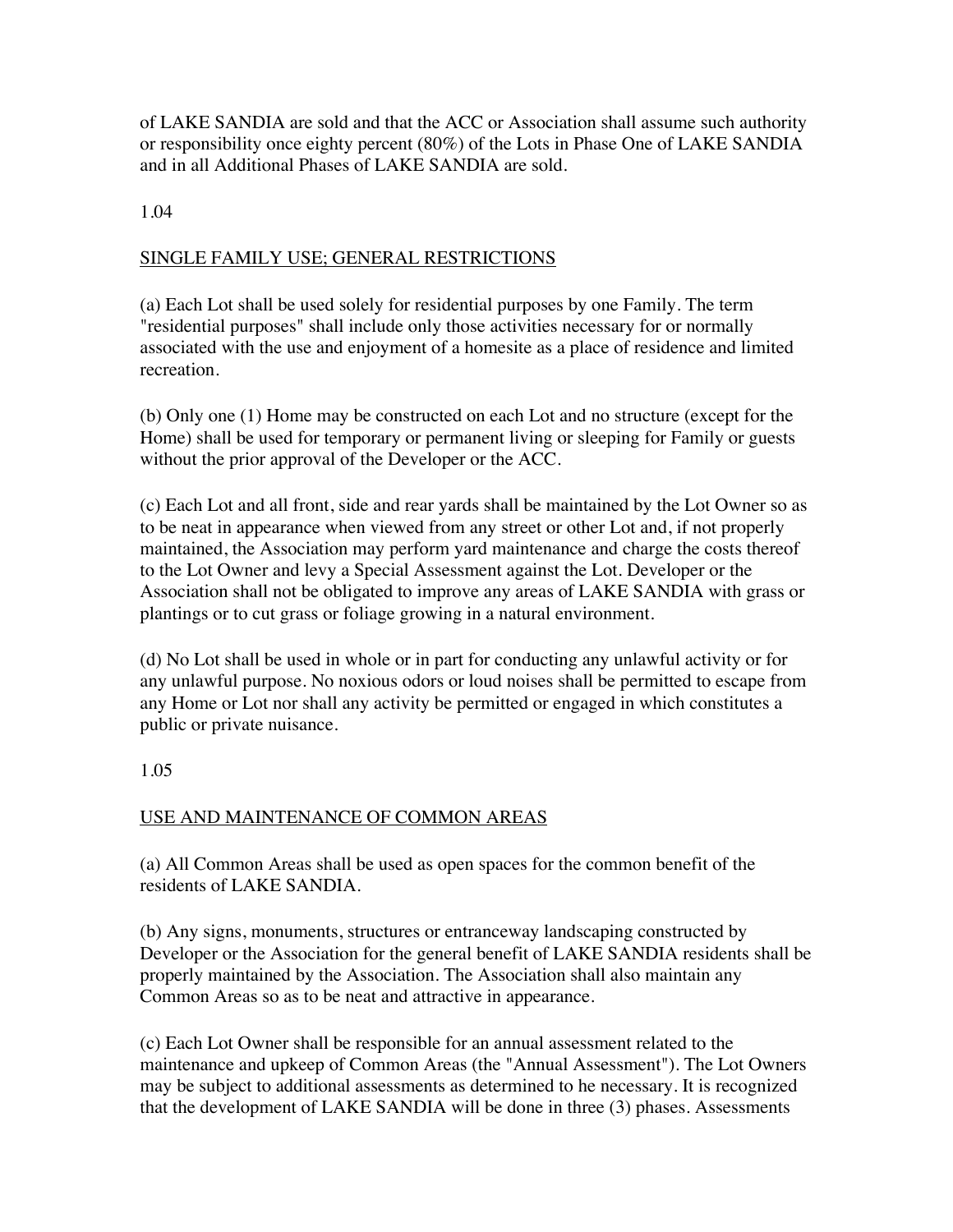for maintenance and upkeep of Common Areas will only be assessed to those Lot Owners who are located in a phase which is developed or under development (a "Developed Phase"). For purposes of this Declaration, a phase will be considered under development as soon as the Developer sells one residential Lot in that phase. The percentage of the Annual Assessment which a Lot Owner in the Developed Phases (including Developer) shall pay shall be determined by the Developer or the Board.

(d) Notwithstanding anything contained in this Declaration to the contrary, Developer shall be responsible for and shall pay for all costs related to the maintenance and upkeep of Common Areas until 12:01 a.m., December 31, 1994.

(e) Notwithstanding anything contained herein to the contrary, the Association shall maintain all median strips within boulevards and all islands within cul-de-sacs located within LAKE SANDIA as if such median strips and islands were Common Areas. The Association shall be entitled to levy General and Special- Assessments, as otherwise set forth herein, relating to or arising out of such maintenance.

1.06

# RESTRICTIONS ON USE OF BOATS AND RECREATIONAL VEHICLES

With the exception of temporary storage, not exceeding forty-eight (48) hours, motorized vehicles, machinery, trailers, boats, snowmobiles, etc., shall not be parked, kept or stored on any Lot outside an enclosed structure.

1.07

# ANIMALS AND PETS

Common household pets are permitted within LAKE SANDIA but must be contained and maintained in a reasonable number and manner. For purposes of this Declaration, what may be deemed reasonable is within the sole discretion of the Developer or the Board. No animals, livestock or poultry of any kind shall be raised, bred, kept or maintained on any Lot for any commercial purpose.

1.08

# GARBAGE AND REFUSE

Trash, rubbish, garbage and all refuse matter or waste shall be kept in closed sanitary containers to be regularly removed from any Lot and shall not be allowed to accumulate or cause an undesirable condition or health hazard. Burning of trash, rubbish, garbage and all other refuse matter or waste, including yard waste, is prohibited.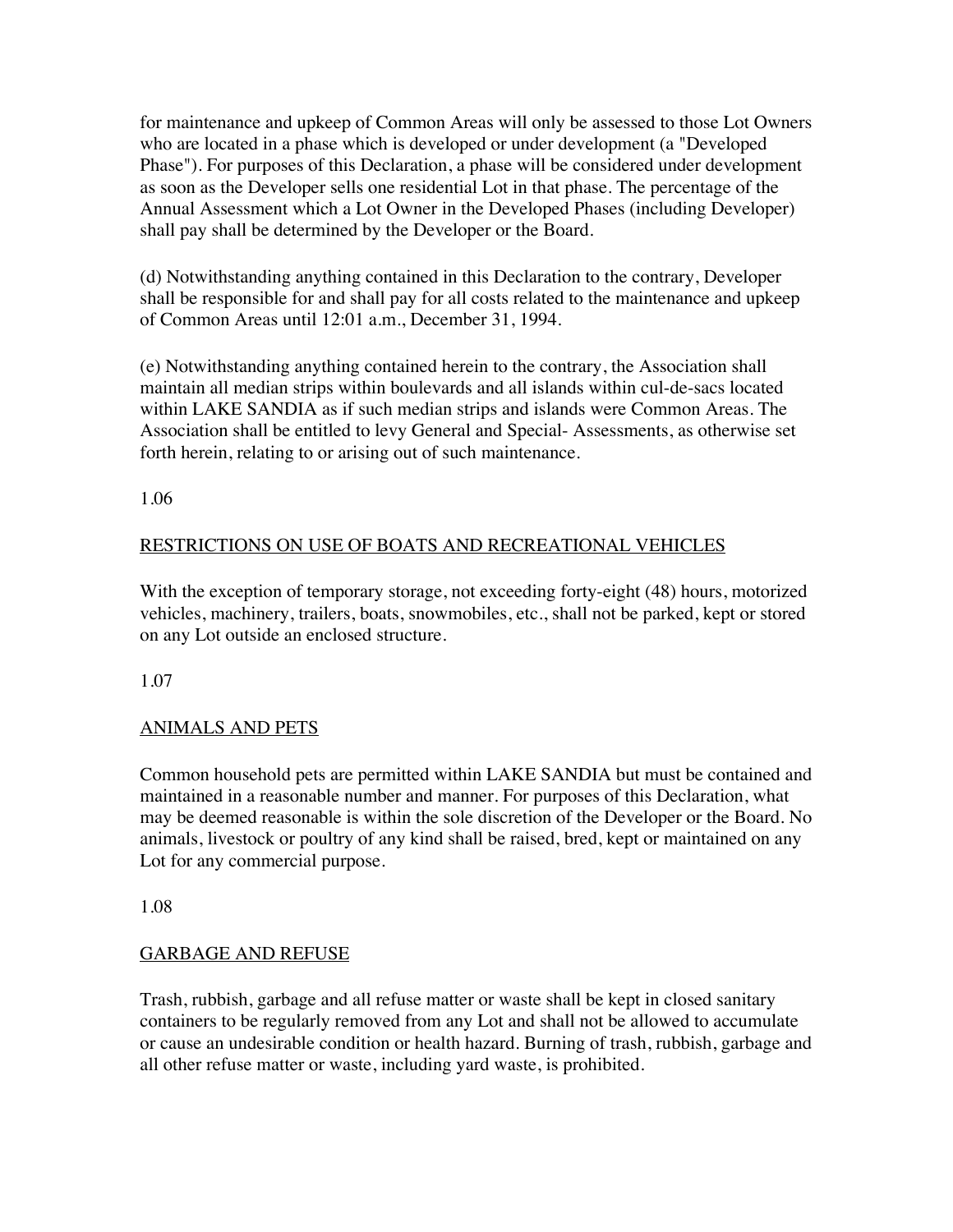# NUISANCES

No noxious or offensive activity shall be carried on upon or within any Lot, nor shall anything be done thereon which may become an annoyance or nuisance to the other Lot Owners.

1.10

# FIREWOOD

Firewood may be stored on any Lot so long as such firewood is housed, sheltered or screened by adequate planting or fencing concealing such firewood from view of adjacent Lots and streets. Firewood storage shall be limited to private use only and not for resale purposes.

1.11

# **SETBACKS**

Front and side setbacks, for all structures, shall be no less than those established by the Town. In addition, there shall be a twenty (20) foot setback from the water's edge applicable to any Lot contiguous to a Pond.

# 1.12

# SWIMMING POOLS

Swimming pools, both aboveground and in-ground, shall be permitted within LAKE SANDIA, except that aboveground pools shall not protrude more than thirty-six (36) inches above the surface of any Lot.

# 1. 13

# LAKES

The Lakes within LAKE SANDIA are for the private use of Lot Owners and their guests. The following restrictions shall apply in order to maintain the Lakes for the benefit of all Lot Owners:

(a) No motor propelled watercraft may be operated on the Lakes, except that the Developer or the Association may permit the operation of an electric motor propelled watercraft on a case-by-case basis. Such approval of the Developer or the Association

#### 1.09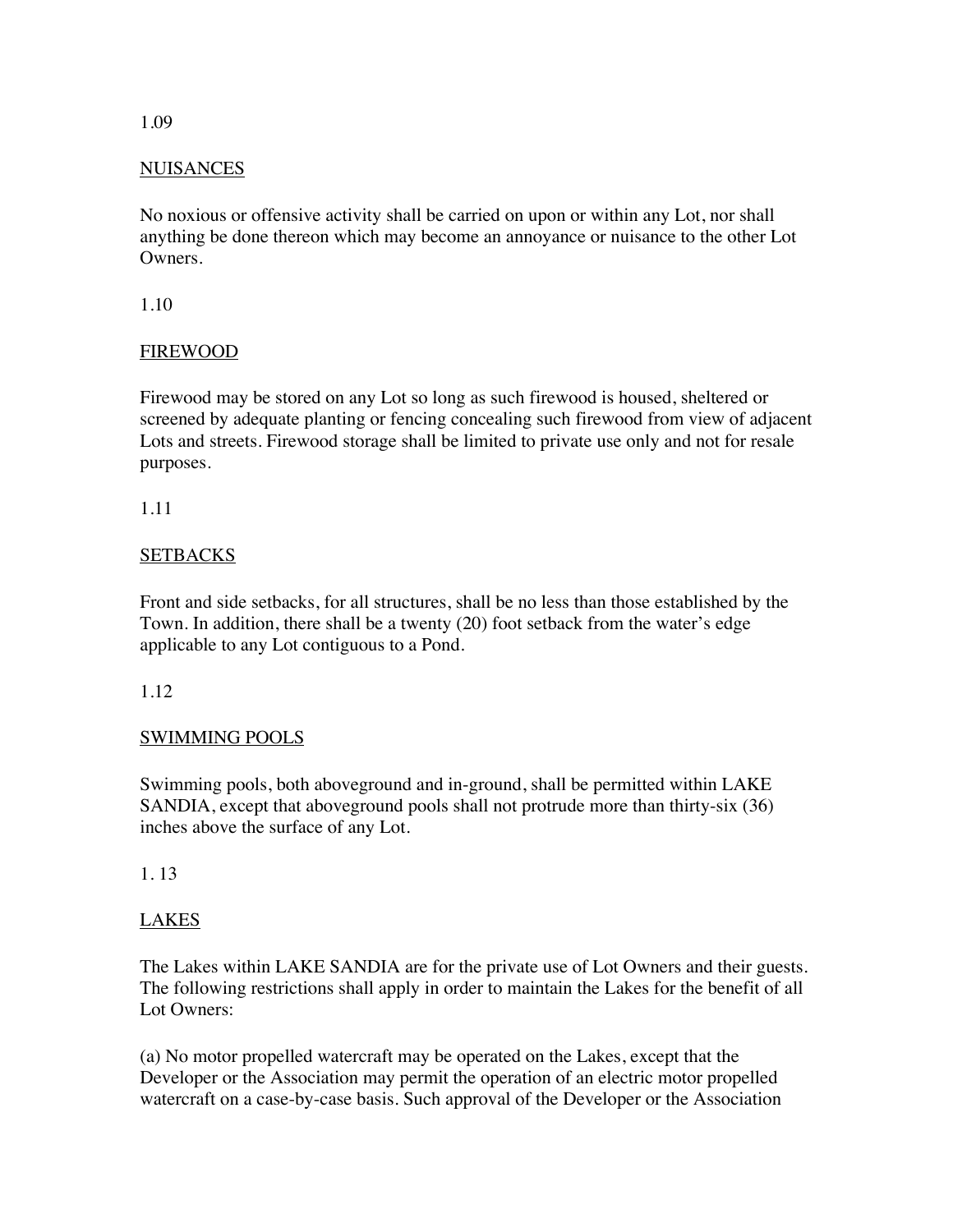must be in writing and is subject to any limitations or restrictions contained within such approval.

(b) The Developer or the Association retains the right to restrict the size and type of all watercraft operated on the Lakes within LAKE SANDIA.

(c) No fish shall be released into the Lakes, except by the Developer or the Association.

#### CONSTRUCTION OF IMPROVEMENTS 2. 01

# MINIMUM LIVING AREA OF HOMES

(a) Each Home shall have a minimum living area (exclusive of basement, attic, garage, porches, patios and storage areas) as set forth below:

(1) A one-story Home shall be not less than 1,500 square feet when attached to a threestall garage;

(2) A one-story Home shall be not less than 1,600 square feet when attached to a twostall garage; and

(3) All other Homes shall be 1,800 square feet or larger.

(b) All Homes built to minimum size standards must incorporate partial stone or brick exterior coverings on the front of the Home, unless otherwise approved by the Developer or the ACC.

(c) The roofs of any Home shall be pitched to rise at least five (5) inches vertically for each twelve (12) horizontal inches, unless otherwise specifically approved, in writing, by the Developer or the ACC.

(d) An attached enclosed garage of at least two (2) but not more than four (4) cars shall be constructed at the time of the construction of the Home and shall be entirely completed before occupancy of the Home.

# 2.02

# LOCATION AND SETBACK

(a) The foundation of a Home or garage shall not be located within: (i) the setback requirements established by the Town; or (ii) twenty (20) feet of the Lakes and Creeks.

(b) Notwithstanding the setback requirements specified above, the orientation and precise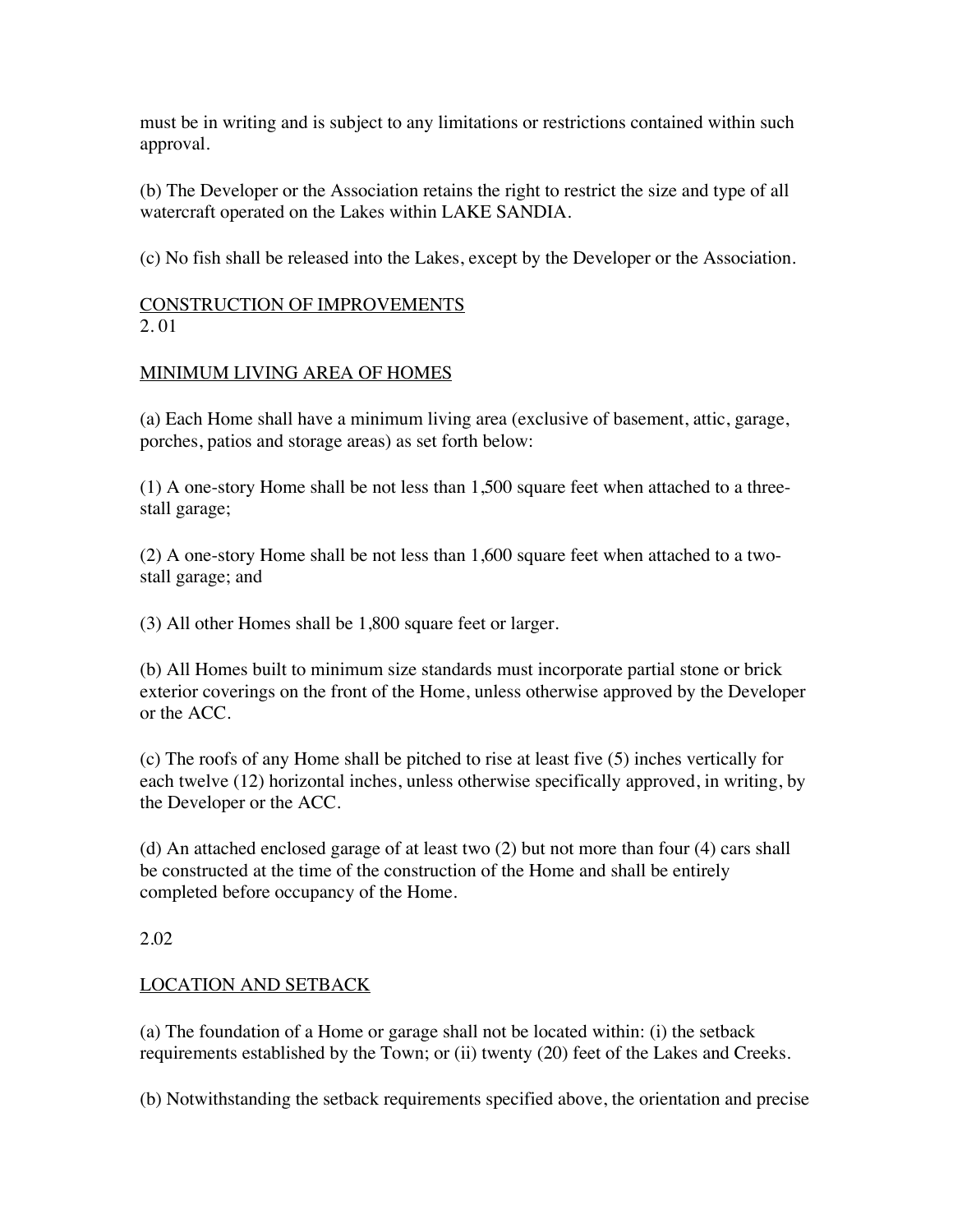location of each Home and garage, as well as all other improvements on the Lot, must be approved in writing by the Developer or the ACC prior to any construction, it being intended that the Developer or the ACC may, in its discretion, impose greater setback requirements than those specified above in order to achieve or maintain the aesthetic appearance for LAKE SANDIA or any portions thereof which the Developer or the ACC deems advisable. Additionally, the approval of the exact location of the house by the Developer or the ACC may be for the purpose of ensuring a proper and consistent setback of structures and buildings and to avoid blockage and views of other Properties.

(c) The Developer or the ACC may permit improvements (other than the Home and garage) to be constructed, installed and located within the setback areas described above if they are not prohibited by the Town's setback requirements; provided, such permission must be in writing to be effective.

#### 2.03

#### APPROVAL OF DEVELOPER OR ACC REQUIRED FOR ALL IMPROVEMENTS

(a) No Home, garage or other structure or improvement of any kind shall be installed, erected, constructed or placed on any Lot (or altered or changed with respect to layout, location or exterior design, appearance, color or material composition) without: (1) prior written approval by the Developer or ACC of detailed plans; and (2) a building permit from the Town of Angelica. Plans to be considered appropriate for review by the Developer or ACC must include the following (unless the Developer or ACC advises a Lot Owner in writing to the contrary): construction drawings, plans and specifications (prepared by a qualified home designer or architect if the improvement involves construction of a Home, garage or addition or change to either) showing dimensions, composition and color of exterior materials and equipment, if any; and a plot plan showing the location of the improvement with respect to setbacks from Lot lines and other buildings and improvements, finish grade elevations, topography, drives and other data pertinent to such review by the Developer or ACC as it may reasonably request. The Developer or ACC shall consider the following factors and may deny or withhold approval of any proposed improvement if, in its sole judgment, any one or more of the general purposes specified in Section 1.02 will not be satisfied: material composition and quality; exterior design, appearance and color; coordination with other existing or contemplated improvements; location with respect to topography and existing surroundings, setbacks, finished grade elevations, access, drainage and plantings; and general aesthetics. ANY LOT OWNER WHO CAUSES OR ALLOWS ANY IMPROVEMENTS TO BE CONSTRUCTED, INSTALLED, PLACED OR ALTERED ON THE LOT WITHOUT PRIOR WRITTEN APPROVAL OF THE DEVELOPER OR ACC MAY BE REQUIRED TO REMOVE SUCH IMPROVEMENT IN ITS ENTIRETY AT THE LOT OWNER'S EXPENSE.

(b) Upon approval by the Developer or ACC of the plans for the proposed improvement and upon receipt of any necessary Town and other governmental approvals or permits,